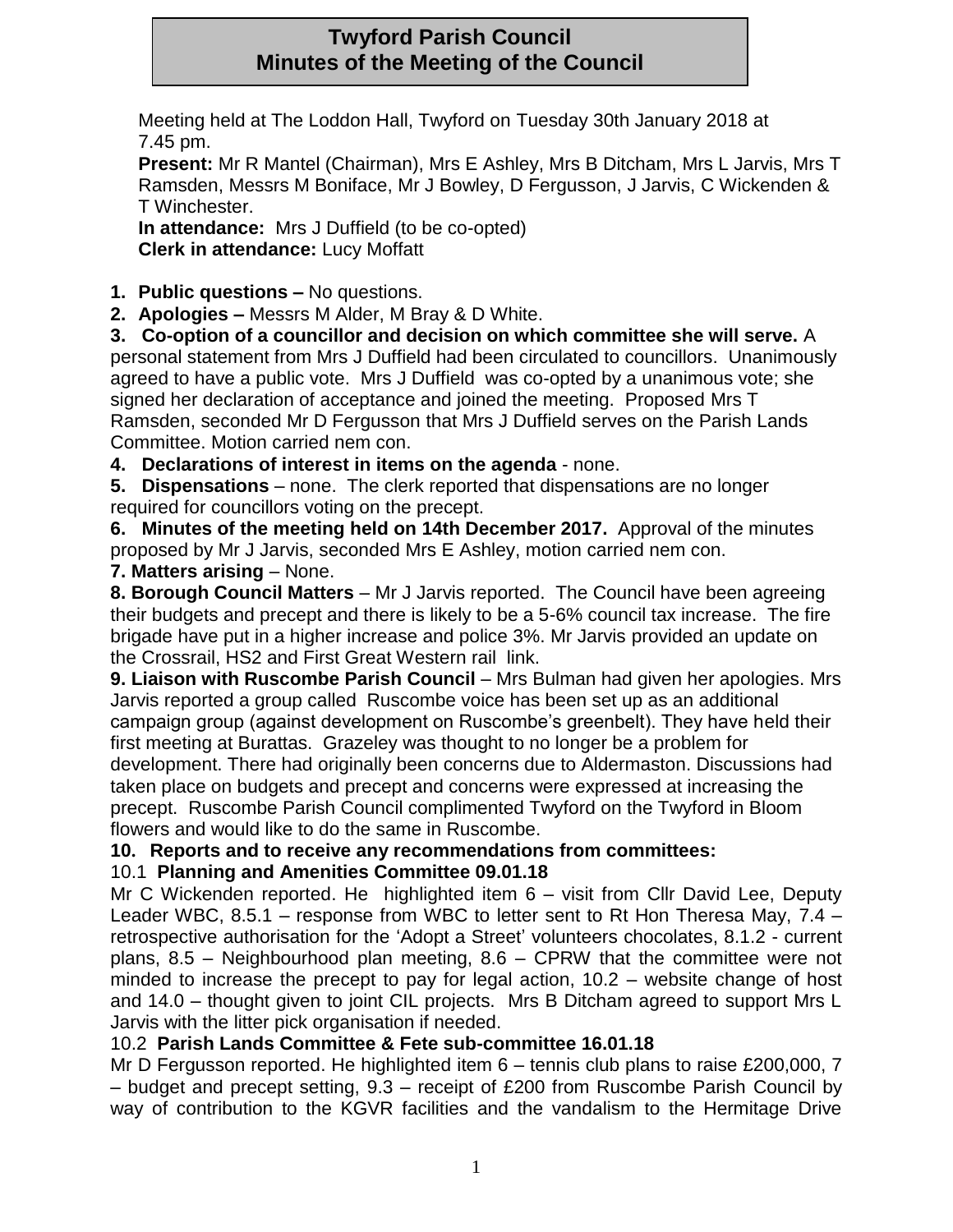entrance gate, 14.1 – request from Masons carnival fair to visit and 16 – Twyford Village Fete sub committee request for a budget of £8,900.

Mr J Jarvis reported on the fete sub committee. Mr J Jarvis had been elected chairman with Mr D Fergusson vice-chairman. The next fete meeting will be held in March and new members can be co-opted by the Parish Lands committee.

## 10.3 **Finance and General Purposes Committee 23.01.18**

Mr T Winchester reported. He highlighted item 7 – twinning, 5 Cuincy representatives will be visiting in March and item 10 – Mr Turner had attended concerned that the Council were going to extend the Stanlake Pavilion and not support the Community Hub project. He was assured this was not the case and the Council await a viable business plan.

The Budget and capital statement to 31.12.17 was distributed.

The Committee **RECOMMEND to Full Council** to make no grant to the resident applying for World Scout Jamboree fundraising. This is on the basis that grants are not made to individuals. The applicant was referred to Polehampton Charities. Motion to make no grant carried nem con.

#### 10.3.1 **Budget and Precept – 2018/19**

The Finance Committee **RECOMMEND to full Council** a 2018/19 budget of £84,645.36. Motion carried unanimously.

The Finance Committee **RECOMMEND to full Council** a 2018/19 precept of £81,645.36. Motion carried unanimously.

#### 10.4 **Parking Advisory Committee** – no meeting

#### **10.5 Other representatives reports**

10.5.1 Twinning meeting – Mr Jarvis urged all councillors to get involved on the weekend of 23<sup>rd</sup>-25<sup>th</sup> March when the Cuincy representatives will visit. The signing of the charter and constitution will take place on 24th March 10am-11:30am at the Youth Centre and Mr Mantel accepted the invitation to attend and sign on behalf of the Council.

10.5.2 Community Hub meeting (JB) – no meeting held.

10.5.3 WDALC 04.12.17 Mr Mantel reported that he is now Chairman. Borough Councillor John Halsall spoke at the meeting on the Campaign for Rural Wokingham. Cllr David Lee had attended and engaged in debate. The next meeting will be held in March and it is hoped a presentation will be made by a representative from the office for National statistics.

10.5.4 Meet your councillor session 14.01.18 Mrs Ramsden and Mr Bray had attended. 4 members of the public visited. Issues raised were problems at Reading tip and flytipping (Winnersh resident), a resident enquiring about the work of the Council and residents concerned about vandalism in Twyford and asking about the village centre cctv. Agreed for the Planning and Amenities committee to add cctv to their agenda for consideration.

### **10.6 To appoint representatives:**

Hurst Parochial Charities (Almshouse) representative – Mr T Winchester proposed by Mr R Mantel, seconded Mr J Jarvis, motion carried unanimously.

Twinning representative – Mrs E Ashley proposed by Mr R Mantel, seconded Mr D Fergusson, carried unanimously.

**11. Clerk's report** The clerk reported on the Clerk's forum. Mangeet Gill, Interim Chief Officer, WBC had attended and talked about the Borough's three priorities: Local plan; 21<sup>st</sup> century Council; adult health and social care. The clerk's raised concerns about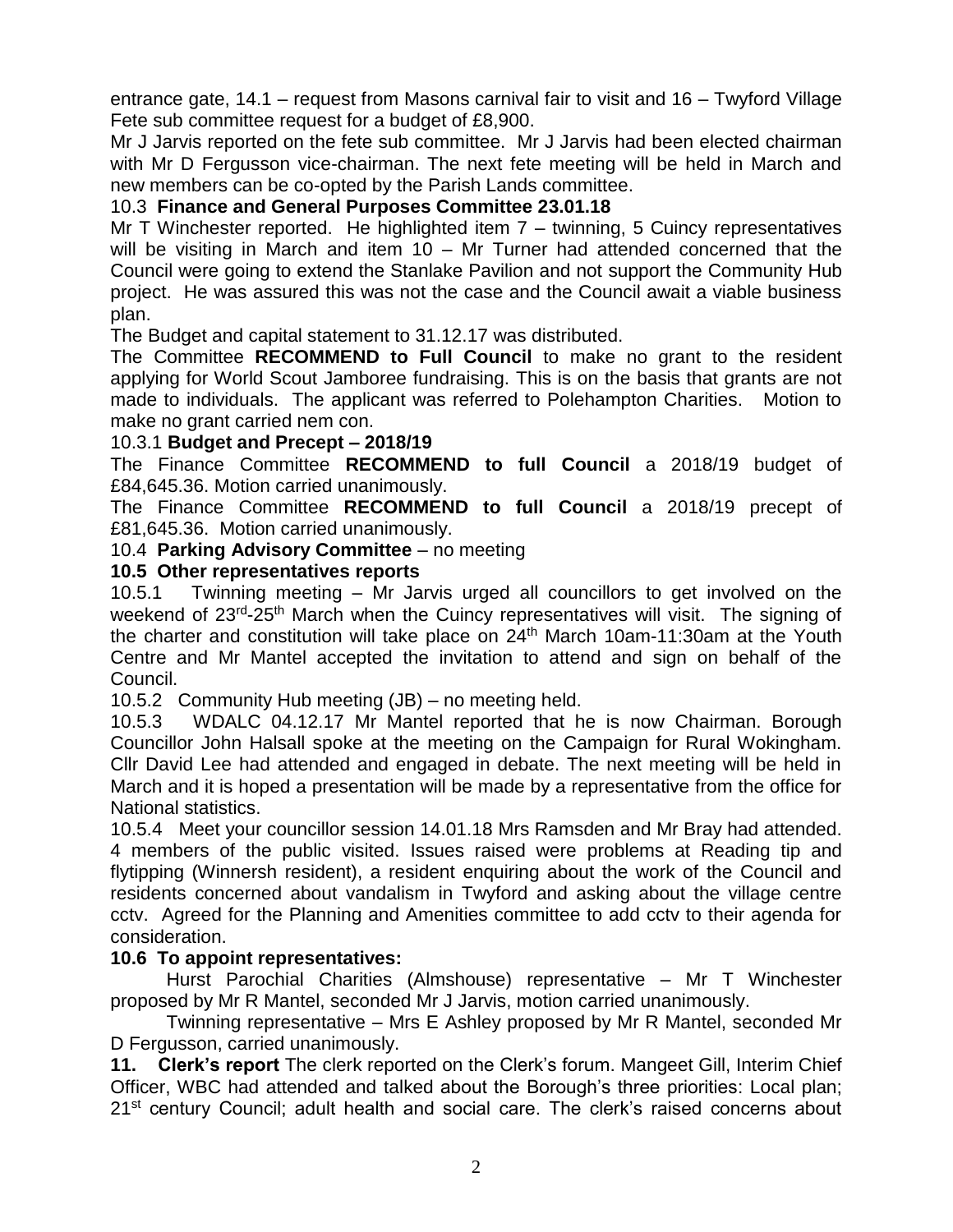being able to contact the right person at WBC and Mangeet Gill took their comments on board.

The clerk also reported that she had spoken with Daniel Taylor, PCSO about the vandalism in Twyford. 'The Grove' sign, 'Twyford' sign and 'King George V recreation ground' sign had been pulled out of the ground. Proposed Mr J Bowley, seconded Mr M Boniface to invite PCSO Daniel Taylor and Inspector Alistair Loyd to talk at the February Council meeting. Motion carried nem con.

**12. Items to be discussed at the next meeting – no items.** 

#### **13. Correspondence (circulated to councillors by email):**

13.1 BALC newsletter & advance notice of Buckingham Palace Garden Parties 2018 – BALC nominations. Agreed that Mr John Bowley should be nominated (as longest serving councillor) if he is available to attend.

13.2 Advert for The Colleton – site controller. Noted.

13.3 Resident letter - Attack on home in Twyford. Noted.

13.4 WBC News: magical fundraising evening for mayor's chosen charity. Noted.

13.5 BALC e-newsletter January 18 contains important information. Noted.

13.6 News and Events from Wokingham Borough Libraries January 2018. Noted.

13.7 Twinning Meeting 18.01.18. Noted.

13.8 Twining newsletter. Noted.

13.9 Twinning - Minutes of Meeting. Noted.

13.10 WBC News: reopening of broad street delayed due to unforeseeable issues uncovered in town centre. Noted.

13.11 Wokingham Borough Libraries February Half term Promotion. Noted.

13.12 NEWS: Wokingham Borough Council nominated for housing award. Noted.

13.13 Gary Cowan - This weeks missive. What I find very odd… Noted.

13.14 Keith Baker response to previous correspondence - This weeks missive. Noted.

13.15 Invitation from the Mayor's Office: Mayor's Reception for the Voluntary Sector, Wednesday 21st February 2018. Mr R Mantel proposed by Mrs B Ditcham, seconded Mr A Wickenden, motion carried 9 in favour, 2 against, 1 abstained.

13.16 Wokingham Town Mayor's Charity Golf day. Proposed not to send a representative by Mr C Wickenden, seconded Mrs B Ditcham, motion carried 7 in favour, 2 against, 3 abstained.

13.17 (by letter) Wokingham Half Marathon 18.02.18. Noted.

13.18 Borough Parish Liaison Forum 05.02.18 Questions requested for Charlotte Haitham Taylor (Leader of WBC) in advance. Agreed for the following questions to be put forward:

Twyford Parish Council are concerned that the CIL money being collected in their Parish is not being spent on projects in their Parish. Can the Leader of the Council confirm that WBC will put projects within this group to be carried out in Twyford?

The Council ask how often is the CIL list of projects reviewed? Why isn't the list of CIL projects more open and transparent for nominating projects to go on the list?

13.19 Annual Parish Meeting agenda for approval for the printers. Mr R Mantel asked meeting number to be noted on the agenda. Noted.

**14. List of authorised payments** – list dated 29/01/2018 proposed Mr J Jarvis, seconded Mr D Fergusson, motion carried unanimously.

**15. Dates of meetings:**

### **All meetings 7:45pm at Loddon Hall unless noted otherwise.**

| Neighbourhood Plan 7pm                  | 06.02.18 |
|-----------------------------------------|----------|
| <b>Planning and Amenities Committee</b> | 06.02.18 |